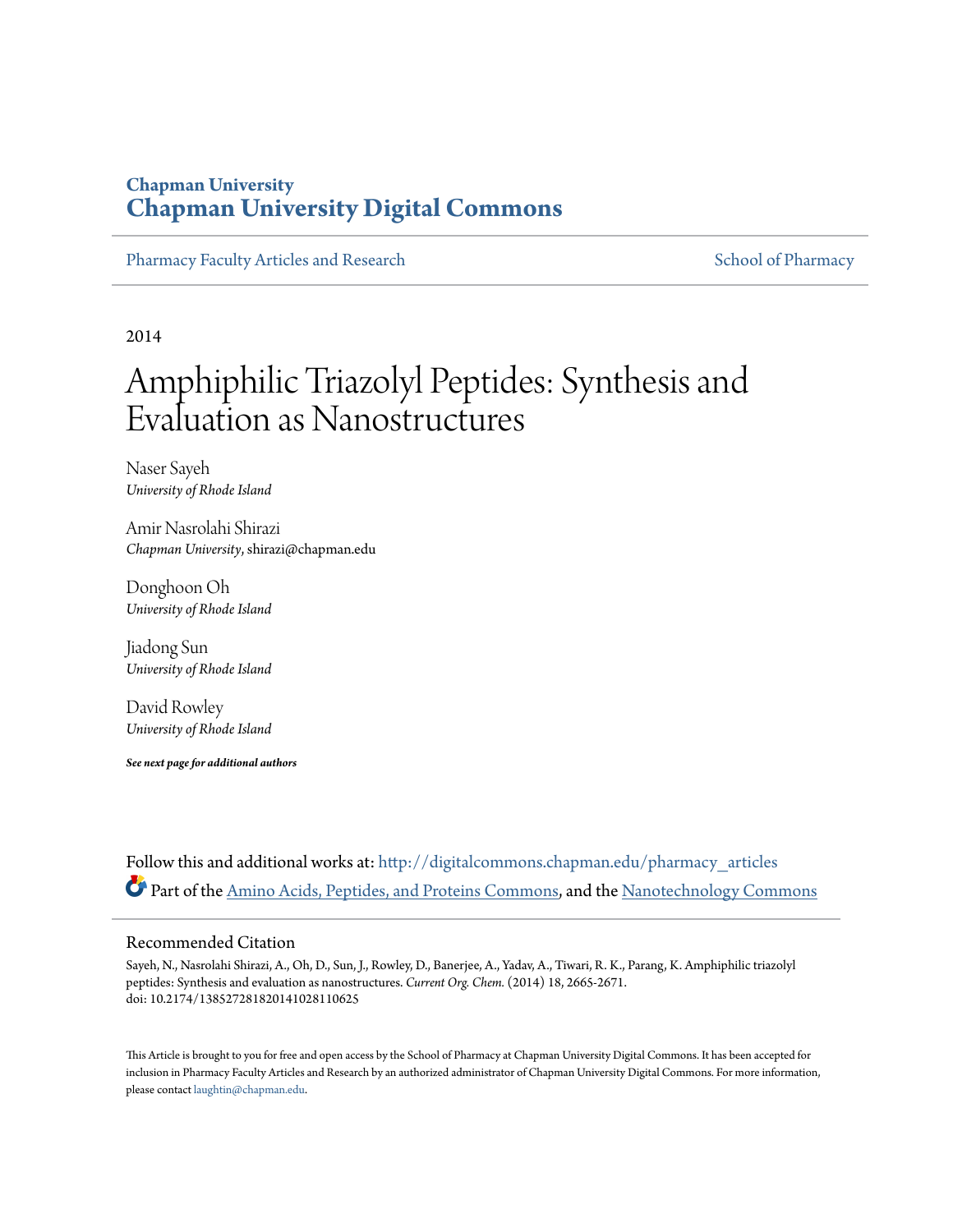# Amphiphilic Triazolyl Peptides: Synthesis and Evaluation as Nanostructures

#### **Comments**

This is a pre-copy-editing, author-produced PDF of an article accepted for publication in *Current Organic Chemistry*, volume 18, 2014 following peer review. The definitive publisher-authenticated version is available online at [DOI: 10.2174/138527281820141028110625.](http://dx.doi.org/10.2174/138527281820141028110625)

#### **Copyright**

Bentham Science Publishers

#### **Authors**

Naser Sayeh, Amir Nasrolahi Shirazi, Donghoon Oh, Jiadong Sun, David Rowley, Antara Banerjee, Arpita Yadav, Rakesh Tiwari, and Keykavous Parang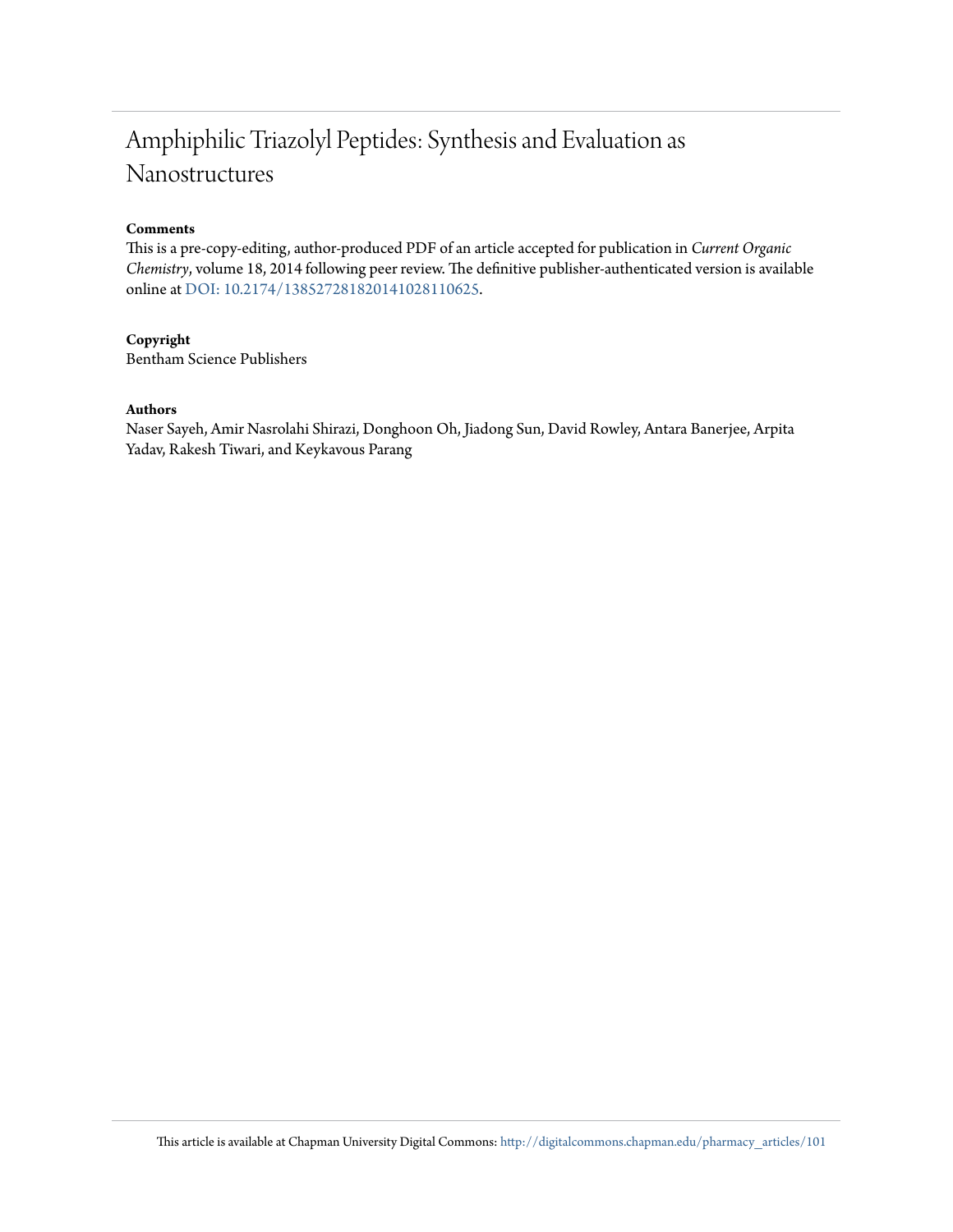## **Amphiphilic Triazolyl Peptides: Synthesis and Evaluation as Nanostructures**

#### **Naser Sayeh,<sup>a</sup> Amir Nasrolahi Shirazi,a,b Donghoon Oh,<sup>a</sup> Jiadong Sun,<sup>a</sup> David Rowley,<sup>a</sup> Antara Banerjee,<sup>c</sup> Arpita Yadav,<sup>c</sup> Rakesh Kumar Tiwari,a,b,\* Keykavous Paranga,b,\***

*<sup>a</sup>Department of Biomedical and Pharmaceutical Sciences, College of Pharmacy, University of Rhode Island, Kingston, Rhode Island, 02881, United States*

*<sup>b</sup>Chapman University School of Pharmacy, Irvine, CA, 92618, United States*

*<sup>c</sup>Department of Chemistry, University Institute of Engineering and Technology, Chhatrapati Shahuji Maharaj University, Kanpur 208024, India*

**Abstract:** A new class of amphiphilic triazolyl peptides was designed and synthesized from peptide-based building blocks containing alkyne and azide functional groups namely linear  $(W(pG))_3$ , cyclic $[W(pG)]_3$ , and Ac-K(N<sub>3</sub>)R-NH<sub>2</sub>, where W, R, K, and pG represent tryptophan, arginine, lysine, and propargylglycine residues, respectively. The linear  $(W(pG))_3$  and cyclic  $[W(pG)]_3$  peptides containing alkyne residues were conjugated with Ac-K(N<sub>3</sub>)R-NH<sub>2</sub> functionalized with azide group through click chemistry in the presence of CuSO4.5H2O, Cu (powder), sodium ascorbate, and *N*,*N*-disopropylethylamine in methanol:water to afford amphiphilic triazolyl linear-linear (WG(triazole-KR-NH2))<sup>3</sup> and cyclic-linear [WG(triazole-KR-NH2)]<sup>3</sup> peptides, respectively. The secondary structures of both peptides were similar to a distorted  $\alpha$ -helix as shown by CD spectroscopy. TEM imaging showed that linear-linear (WG(triazole-KR-NH2))<sup>3</sup> and cyclic-linear [WG(triazole-KR-NH2)]<sup>3</sup> peptides formed nano-sized structures in the size range of 50-100 nm and 50-80 nm, respectively.

**Keywords:** Amphiphiles, Click chemistry, Cyclic peptides, Nanoparticles, Peptides, Triazole

#### **1. INTRODUCTION**

Design and synthesis of well-defined materials in nano-sized structures have turned into an important field in biomaterials science and biomedicine [1, 2]. Different intra and intermolecular forces, such as electrostatic interaction, hydrogen bonding, hydrophobic forces, and aromatic stacking contribute to the formation of organized structures [3-5].

Peptides have become a subject of major interest because of their unparalleled potential applications as nanomaterials, surfactants, and drug delivery systems [6-8]. Linear and cyclic peptides containing appropriate amino acids have been shown to undergo self-assembly and generate nanostructures [9]. The generation of self-assembled peptides and nanostructures occurs through various types of interactions between functional groups of amino acid residues, such as electrostatic, hydrophobic, and hydrogen bonding. Appropriate design and functionalization of peptides are critical for generating nanostructures.

Peptides are divided into two major groups namely linear and cyclic. Linear peptides adopt higher flexibility in a solution compared to their cyclic counterparts. Moreover, peptide cyclization has been used as an effective strategy to decrease the conformational freedom of the peptides and to improve the stability against different proteolytic enzymes, such as trypsin, α-chymotrypsin, and dipeptidyl-peptidase IV [10]. It has been previously shown that linear peptides containing hydrophilic and hydrophobic amino acids could act as membrane protein stabilizers [11]. However, cyclic peptides containing hydrophilic and hydrophobic amino acids have shown greater potential as stabilizing agents due to their enhanced chemical and enzymatic stability [12]. The self-assembly of peptides has drawn significant attention because of their simple structures and their ability to incorporate multiple inter- and intramolecular forces [13]. Depending on the desired application, various properties including polarity, hydrophobicity, and charge in the structure of peptides can be manipulated by using different numbers of amino acids to find an optimized balance among different forces for self-assembly. Furthermore, the biocompatibility and low toxicity of peptides have made them attractive tools in biomedical investigations [14]. Thus, self-assembled peptide nanostructures have employed as biomaterials [15], drug delivery systems [16], protein stabilizers [17], and antimicrobial agents [18].

We have previously reported design and synthesis of linear and cyclic peptides containing different L-amino acids with hydrophobic (e.g., W, F, L) and charged residues (e.g., K, R, E) by using 9-fluorenylmethyloxycarbonyl (Fmoc)-based peptide chemistry. Among all the designed peptides, [WR]<sup>4</sup> containing alternative tryptophan and arginine residues generated self-assembled nanostructures at room temperature after a specific incubation time<sup>6</sup> through hydrophobic force, hydrogen bonding, and/or the  $\pi$ - $\pi$ stacking interactions between tryptophan residues. A combination of arginine and tryptophan in the structure of cyclic peptides was also found to be an optimal sequence for drug delivery applications [7, 8]. Moreover, the cyclic nature of peptides was critical in their biological activities. For example, cyclic peptides with arginine and tryptophan residues exhibited higher potency in kinase inhibition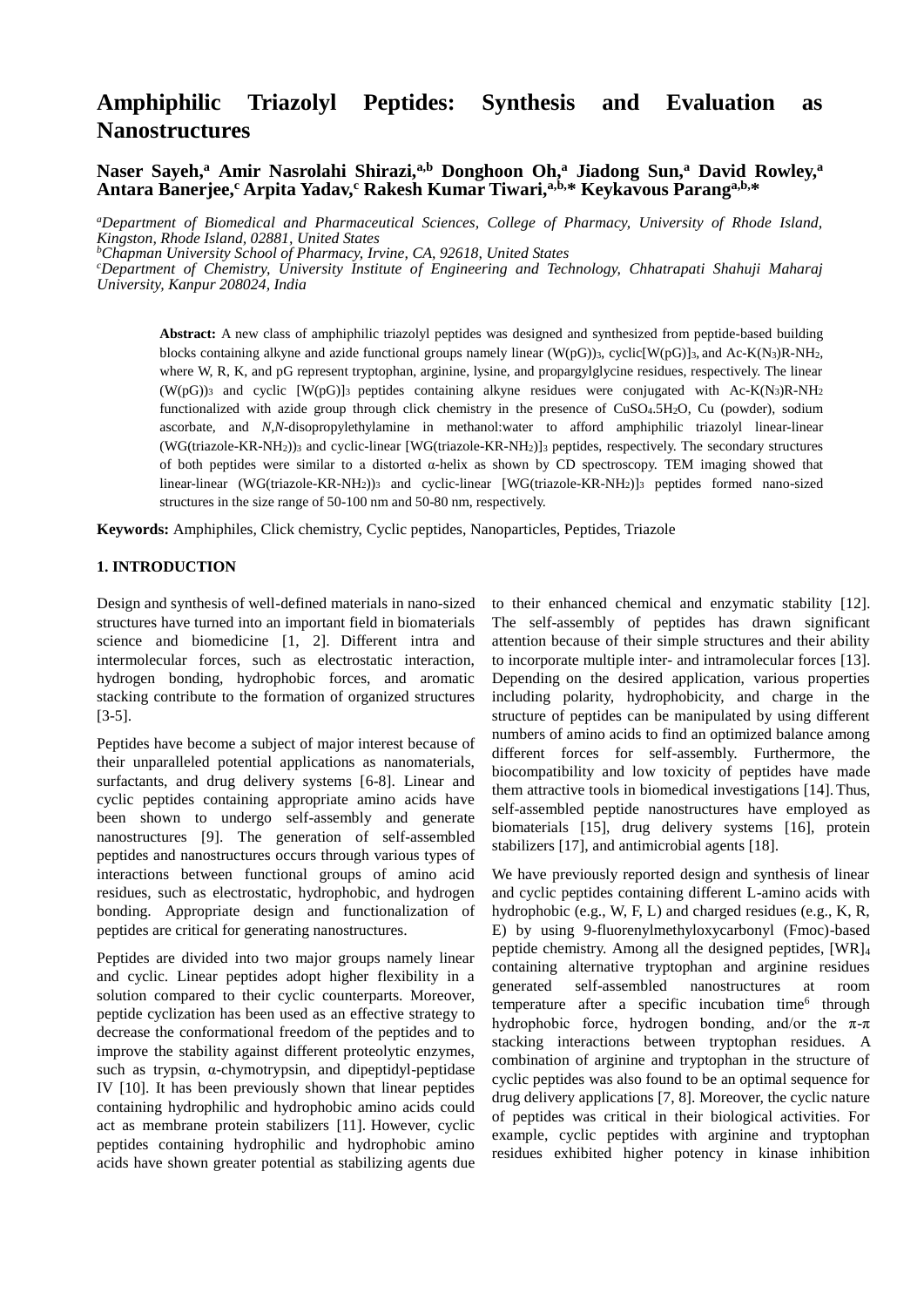compared to their linear counterparts [19].

Additional studies are required to investigate sequence effects on morphologies, and elucidate the fundamental physical interactions that drive their self-assembly in this class of peptides. In continuation of our efforts to explore amphiphilic peptides containing tryptophan and arginine residues as nanostructures, herein we report a novel class of amphiphilic triazolyl peptides containing tryptophan-based cyclic and linear peptides linked through triazole to positively charged linear peptides. Click chemistry was used to attach the cyclic and linear building block peptides containing alkyne with linear peptides functionalized with azide residues to generate cyclic-linear or linear-linear clicked products.

#### **2. EXPERIMENTAL SECTION General**

Reactions were carried out in Bio-Rad polypropylene columns by shaking and mixing in Glass-Col small tube rotator under dry conditions at room temperature. Peptides were synthesized by solid-phase synthesis using *N*-(9-fluorenyl)methoxycarbonyl(Fmoc)-based chemistry and employing Fmoc-L-amino acid building blocks. H-Trp(Boc)-2-chlorotrityl resin and/or Rink amide resin were used for the synthesis of cyclic and linear peptides, respectively. For the coupling of amino acids, Fmoc-Trp(Boc)-OH and Fmoc-L-propargylglycine were used alternatively. 2-(1*H*-Benzotriazole-1-yl)-1,1,3,3-tetramethyluronium

hexafluorophosphate (HBTU) and *N,N-*diisopropylethylamine (DIPEA) in *N*,*N-*dimethylformamide (DMF) were used as coupling and activating reagents, respectively. Rink amide resin, H-Trp(Boc)-2-chlorotrityl resin, coupling reagents, and Fmoc-amino acid building blocks were purchased from Chempep (Miami, FL). Other chemicals and reagents were purchased from Sigma-Aldrich Chemical Co. (Milwaukee, WI). Fmoc deprotection at each step was carried out using piperidine in DMF (20% v/v). The crude peptides were purified by using a reversed-phase Hitachi HPLC (L-2455) on a Gemini C18 column (250 mm  $\times$  21.20 cm, 10 µm) and a gradient system. The peptides were separated by eluting the crude peptides at 10.0 mL/min using a gradient of 0-100% acetonitrile (0.1% trifluoroacetic acid (TFA)) and water (0.1% TFA) over 60 min, and then were lyophilized. The purity of final products  $(\geq 95\%)$  was confirmed by analytical HPLC. The chemical structures of the building block peptides and final products were confirmed by high-resolution MALDI AXIMA performance TOF/TOF mass spectrometer (Shimadzu Biotech) or a high-resolution Biosystems QStar Elite time-of-flight electrospray mass spectrometer.

**Synthesis of Linear Peptide (W(pG))3.** The linear peptide was assembled on Rink amide resin (0.59 g, 0.4 mmol, 0.68 mmol/g) by solid-phase Fmoc/*t*Bu peptide synthesis strategy using Fmoc-protected amino acids [Fmoc-Trp(Boc)-OH and Fmoc-L-Propargylglycine] (Scheme 1). The linear peptide

sequence was assembled on the resin after removing the Fmoc group at the *N* terminal in the presence of 20% piperidine in DMF  $(v/v)$  to obtain the sequence  $NH_2-(pG)W(Boc)(pG)W(Boc)(pG)W(Boc)$ -Rink amide resin. The resin was washed with DMF (3 times, 15 mL) and DCM  $(3 \times 15 \text{ mL})$  to remove any traces of piperdine. The peptidyl resin was dried in vacuum for 24 h. A freshly prepared reagent R cleavage cocktail trifluoroacetic acid (TFA)/thioanisole/ethandithol (EDT)/anisole (90:5:3:2,  $v/v/v$ , 15 mL) was added to the resin, and the resin was agitated at room tempertuare for 2 h. The resin was collected by filtration and consequently washed with 2 mL of reagent R. The crude peptide was precipitated by adding peptide filterates to cold diethyl ether  $(200 \text{ mL}$ ,  $Et<sub>2</sub>O)$  and centrifuged at 4000 rpm for 5 min followed by decantation to obtain the solid precipitate. The solid material was further washed with cold ether  $(2 \times 100 \text{ mL})$ . The peptide was lyophilized and purified by reversed-phase Hitachi HPLC using a gradient system as described above to yield solid white coloured linear peptide  $(W(pG))_3$ . MALDI-TOF  $(m/z)$  $[C_{48}H_{47}N_9O_7]$ : calcd, 860.3758; found, 884.3489 [M + Na +  $H]$ <sup>+</sup>.

**Synthesis of Cyclic Peptide [W(pG)]3.** The linear protected peptide sequence was assembled using H-Trp(Boc)-2-chlorotrityl resin (0.51 g, 0.4 mmol, 0.78 mmol/g). The resin was swelled using DMF ( $3 \times 30$  mL, 10 min) followed by coupling with appropriate amino acids (Fmoc-Trp(Boc)-OH and Fmoc-L-propargylglycine) and deprotection cycle with piperidine in DMF (20% v/v). The final *N*-terminal Fmoc group was removed to assemble the sequence on the peptidyl resin, NH2-(pG)W(Boc)(pG)W(Boc)(pG)W(Boc)-2-chlorotrityl resin (Scheme 2). The resin was washed with DMF ( $3 \times 15$ ) mL) and DCM  $(3 \times 15 \text{ mL})$  to remove any traces of piperdine. Side chain-protected peptides were cleaved from the resins by agitating the peptidyl resin with cleavage cocktail, acetic acid/ 2,2,2-trifluoroethanol (TFE)/dichloromethane (1:2:7, v/v/v, 50 mL) for 1 h at room temperature followed by filtration and washing the resin with TFE:DCM (2:8 v/v, 20 mL). The collected filterate was evaporated to reduce volume residue. Hexane  $(2 \times 25 \text{ mL})$ and DCM  $(1 \times 25 \text{ mL})$  were added to the residue to remove the acetic acid from the residue. The solvents were evaporated to yield a floopy white solid compound that was dried overnight. The cyclization of the protected crude solid peptide was carried out in the presence of a mixture of coupling reagents, 1-hydroxy-7-azabenzotriazole (HOAt) (162 mg, 0.4 mmol) and *N,N*-diisopropylcarbodiimide (DIC) (310 µL, 0.4 mmol) in anhydrous DMF:DCM (60/200 mL) for 24 h. The solvent was evaporated from a sample solution (5 mL) under reduced pressure, and the residue was cleaved with reagent R that confirmed the cyclization by mass spectrometry. Thus, all the solvents were removed under reduced pressure that generated a high viscous liquid. The final peptide cleavage to remove the side chain protection was carried out by shaking the residue with cleavage cocktail, reagent R, TFA/thioanisole/anisole/EDT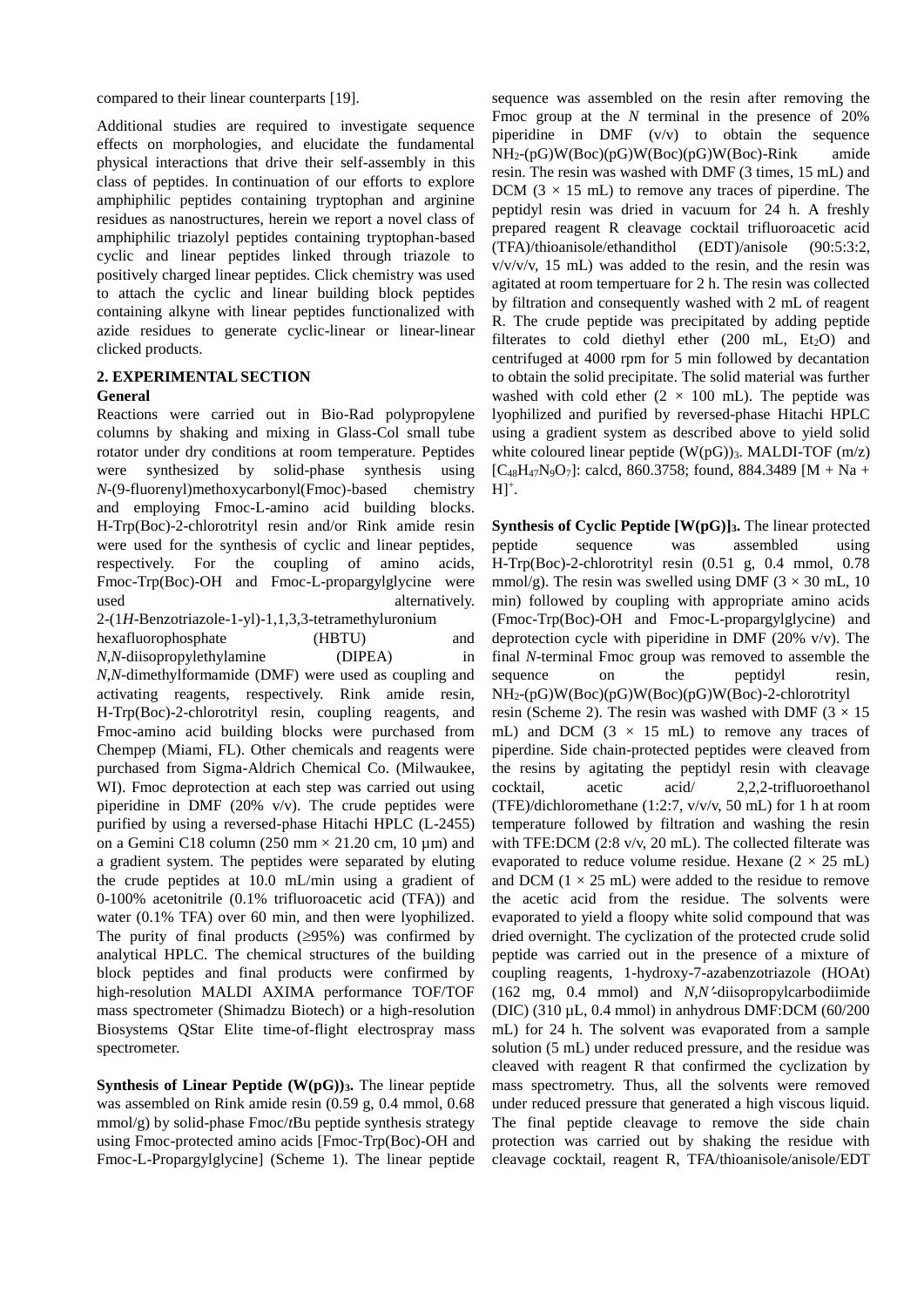$(90:5:2:3 \text{ V/V/V}, 15 \text{ mL})$  for 2 h at room tempertuare. The crude peptide was precipitated by the addition of cold diethyl ether (200 mL,  $Et<sub>2</sub>O$ ) and centrifuged at 4000 rpm for 5 min followed by decantation to obtain the solid precipitate. The solid material was further washed with cold ether ( $2 \times 100$  mL). The crude peptide was lyophilized and purified by reversed-phase Hitachi HPLC (L-2455) as described above to yield cyclic peptide  $[W(pG)]_3$ . MALDI-TOF (m/z) [C48H45N9O6]: calcd, 843.3493; found  $866.2380 [M + Na]$ <sup>+</sup>.

**Synthesis of Azide functionalised Positively Charged Peptide (Ac-K(N3)R-NH2).** The peptide was assembled on Rink amide resin (294 mg, 0.2 mmol, 0.68 mmol/g) by solid-phase peptide synthesis using Fmoc-protected amino acids, Fmoc-Arg(Pbf)-OH and Fmoc-Lys( $N_3$ )-OH. The Rink amide resin was swelled with DCM (50 mL, 10 min) and then DMF (50 mL,  $2 \times 10$  min). The Fmoc group on the resin was deprotected by piperidine in DMF (20%, v/v, 25 mL,  $2 \times 10$  min) follwed by washing with DMF ( $3 \times 30$ mL). Fmoc-Arg (pbf)-OH (389 mg, 0.2 mmol/g) was then coupled to the peptidyl resin in the presence of coupling reagents HBTU (228 mg, 0.2 mmol/g) and DIPEA (210  $\mu$ L) in *N*,*N-*dimethylformamide (DMF, 10 mL). The mixture was agitated at room tempertuare for 1 h. The resin was then washed with DMF ( $3 \times 10$  mL) for 5 min. The Fmoc group was deprotected using using piperidine in DMF (20% v/v, 25 mL,  $2 \times 10$  min) followed by washing with DMF ( $3 \times 20$ mL). The Fmoc-Lys  $(N_3)$ -OH (173 mg, 0.2 mmol) was coupled by using HBTU (228 mg, 0.2 mmol), DIPEA (210  $\mu$ L) in DMF for 1 h. The resin was washed with DMF (3  $\times$ 20 mL), and Fmoc group was deprotected by using piperdine in DMF(20% v/v, 25 mL,  $2 \times 10$  min). The resin was washed with DMF followed by capping the amino group by acetic anhayride  $(AC_2O, 95 \mu L, 1 \text{ mmol})$  and DIPEA (174 µL, 1 mmol) in anhdyrous DMF (3 mL) for 30 min. The resin was washed with DMF  $(3 \times 30 \text{ mL})$ , DCM  $(3 \text{ m})$  $\times$  30 mL), and was dried in vaccum overnight before the final cleavage. A freshly prepared cleavage cocktail, TFA/triisopropylsilane/water (95:2.5:2.5 v/v/v, 10 mL) was added to the resin and shaken at room temperature for 1.5 h. The resin was filtered and evaporated to reduce the volume under dry nitrogen. The crude peptide was precipitated by adding cold diethyl ether  $(200 \text{ mL}, \text{Et}_2\text{O})$  and centrifuged at 4000 rpm for 5 min followed by decantation to obtain the solid precipitate. The peptide was purified by reversed-phase Hitachi HPLC using a gradient system, and the HPLC fractions were collected, evaporated and lyophilized to obtain dry product. ESI-TOF  $(m/z)$   $[C_{14}H_{27}N_9O_3]$ : calcd, 369.2237; found, 370.2144 [M +H]<sup>+</sup>.

**Synthesis of Amphiphilic Triazolyl Peptides by Click Chemistry of Peptides (Linear or Cyclic Peptides) with Azide-Functionalized Positively Charged Linear Peptide.**  The click reaction was carried out in 20 mL glass vial with small magnetic stir bar by adding the alkyne peptide (linear peptide (7.46 mg, 8.68 µmol) or cyclic peptide (7.25 mg, 8.68 µmol)), CuSO4.5H2O (6.5 mg, 0.026 mmole), Cu

powder (16.5 mg, 0.26 mmol), sodium ascorbate (51.5 mg, 0.26 mmol), and azide-functionalized peptide, Ac-K(N<sub>3</sub>)R-NH<sub>2</sub> (10 mg, 0.026 mmol) in methanol: water (2:1, 5 mL) followed by addition of DIPEA (9  $\mu$ L, 0.052 mmol). The mixture was stirred at room temperature for 24-48 h. The completion of the reaction was confirmed by MALDI mass spectroscopy. The reaction mixture was filtered, and the solvent was evaporated under reduced pressure to afford the crude product. The crude product was further purified by HPLC using a gradient system, and the HPLC fractions were collected, evaporated and lyophilized to obtain solid compounds. Linear-linear  $(WG(triazole-KR-NH<sub>2</sub>))<sub>3</sub>$ , MALDI-TOF  $(m/z)$  $[C_{90}H_{128}N_{36}O_{16}]$ : calcd, 1969.0309; found 1970.2032  $[M +]$ H]<sup>+</sup>; Cyclic-linear [WG(triazole-KR-NH<sub>2</sub>)]<sub>3</sub> MALDI-TOF (m/z)  $[C_{90}H_{126}N_{36}O_{15}]$ : calcd, 1951.0203; found 1951.6645  $[M]^+.$ 

**Circular Dichroism.** CD spectra were recorded on a JASCO J-810 spectropolarimeter using 1 mm path length cuvettes. The scan speed was 100 nm/min, and spectra were averaged over 8 scans. All experiments on the samples including cyclic-linear  $[WG(triazole-KR-NH_2)]_3$  and linear-linear (WG(triazole-KR-NH<sub>2</sub>))<sub>3</sub> (1 mM, H<sub>2</sub>O) were tested at room temperature. The CD for background reference (water) was measured and subtracted from the sample.

**Transmission Electron Microscopy (TEM)**. TEM analyses were conducted in JEOL Transmission Electron Microscope (Tokyo, Japan) at an accelerating voltage 80 keV. The stock solution (1 mM) in deionized water incubated for 3 days was used for the sample preparation. TEM samples of cyclic-linear  $[WG(triazole-KR-NH_2)]_3$  and linear-linear  $(WG(triazole-KR-NH<sub>2</sub>))$ <sub>3</sub> were prepared by depositing a droplet of 5  $\mu$ L of 1 mM solution in H<sub>2</sub>O on a carbon-coated Cu support grid of mesh size 300, which was allowed to rest for 2 min. After drop casting of peptide solution, the grids were then stained with uranyl acetate (20 mL) for 2 min. Excess stain was removed, and the grids were allowed to dry overnight.

#### **Molecular Modeling.**

Cyclic-linear  $[WG(triazole-KR-NH<sub>2</sub>)]_3$  monomer was built using GaussView software and completely optimized without any constraints utilizing Gaussian'03 software. Charge density was plotted and colored according to electrostatic potential.

#### **RESULTS AND DISCUSSION**

Click chemistry has been previously used to design diverse structures of peptide scaffolds. For instance, different derivatives of a triazole-containing kinase inhibitor cyclo-[Pro-Val-Pro-Tyr] peptide were synthesized through click chemistry [20]. Furthermore, triazoles were found to be appropriate substituent for the amide bond in peptides with a α-helical structure [21]. Horne *et al.* designed a class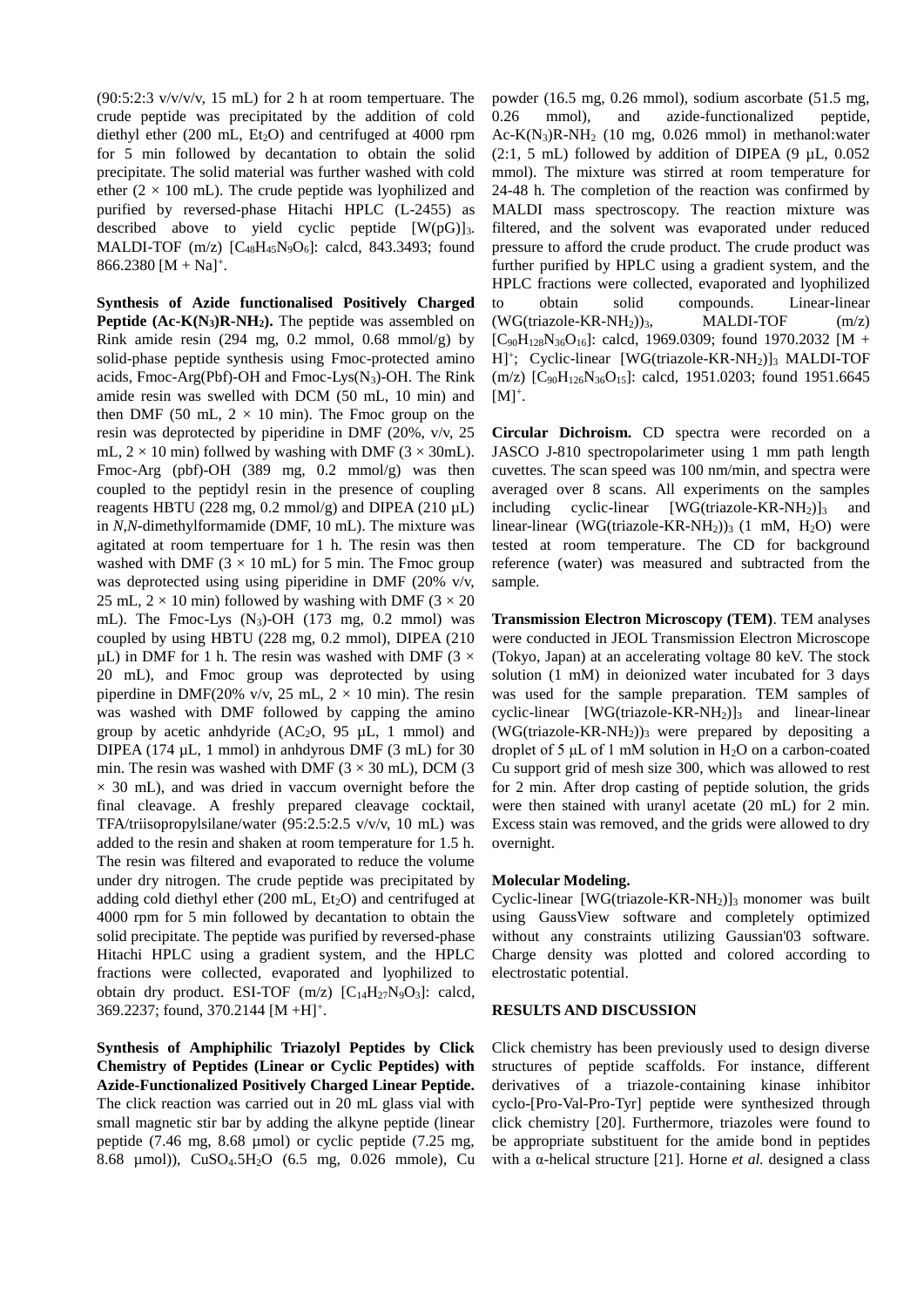of cyclic peptides containing 1,4- or 1,5-disubstituted 1,2,3-triazoles [22] that were found to be able to serve as surrogates for *trans* or *cis* amide bonds, respectively. Synthesis of amphiphilic peptides containing hydrophobic and positively charged residues by click chemistry remains unexplored. To the best of our knowledge, this is the first report of amphiphilic cyclic-linear and linear-linear peptides linked through a triazole spacer.

The synthesis of linear-linear  $(WG(triazole) - KR$ <sup>3</sup> and cyclic-linear [WG(triazole)-KR]3 peptides containing triazole rings were performed in two major steps by synthesizing the building blocks containing alkyne and azide residues. First, linear  $(W(pG))_3$  and cyclic  $[W(pG)]_3$ building block peptides (where  $(pG)$  = propargylglycine) containing alkyne residues were synthesized by Fmoc-based chemistry. Second, a building block containing azide residue,  $Ac-K(N_3)R-NH_2$ , was synthesized. Finally, the building blocks were conjugated with each other through click chemistry.

The linear peptide  $(W(pG))_3$  was assembled on Rink amide resin (0.4 mmol, 0.68 mmol/g) by solid-phase Fmoc/*t*Bu peptide synthesis strategy using Fmoc-Trp(Boc)-OH and Fmoc-L-propargylglycine (Scheme 1). The peptide sequence was assembled on the resin followed by removing of the *N*-terminal Fmoc group to obtain the sequence NH2-(pG)W(Boc)(pG)W (Boc)(pG)W(Boc)-Rink amide resin. The linear peptide was obtained after cleavage of peptidyl resin using reagent R cleavage cocktail (trifluoroacetic acid (TFA)/thioanisole/ethanedithiol (EDT)/anisole (90:5:3:2,  $v/v/v/v$ )) by shaking the mixture at room temperature for 2 h, followed by precipitation with cold ether and centrifugation to afford solid crude linear  $(W(pG))_3$  peptide, which was further purified by using HPLC.



#### **Scheme 1.** Synthesis of linear  $(W(pG))_3$  as the building block.

In contrast with the synthetic procedure for the linear peptide, cyclic peptide  $[W(pG)]_3$  was synthesized by using H-Trp(Boc)-2-chlorotrityl resin (0.4 mmol, 0.78 mmol/g,) (Scheme 2). The resin was swelled using DMF followed by coupling and deprotection cycles using appropriate amino acids and piperidine in DMF (20% v/v). The final

*N*-terminal Fmoc group was removed to assemble the sequence on the peptidyl resin, NH2-(pG)W(Boc)(pG)W(Boc)(pG)W(Boc)-2-chlorotrityl resin. The side chain protected peptide was cleaved from the resin by agitating the resin with cleavage cocktail, acetic acid/2,2,2-trifluoroethanol (TFE)/dichloromethane (1:2:7, v/v/v) for 1 h at room temperature followed by filtration and evaporation of cocktail liquid to afford the crude side chain protected peptide. The peptide was dried overnight followed by *N-* to *C-*terminal cyclization by using coupling reagents, 1-hydroxy-7-azabenzotriazole (HOAt) and *N,N′-*diisopropylcarbodiimide (DIC) in DMF/DCM under diluted conditions for overnight. The progress of the reaction was monitored by using MALDI-TOF. The solvent was evaporated and Boc protecting groups were removed in the presence of reagent R cleavage cocktail for 2 h followed by precipitation and HPLC purification to afford the cyclic peptide.



**Scheme 2.** Synthesis of cyclic  $[W(pG)]_3$  as the building block**.**

The synthesis of azide-functionalized positively charged peptide building block  $(Ac-K(N_3)R-NH_2)$  was performed on Rink amide resin (0.2 mmol, 0.68 mmol/g) using building blocks of Fmoc-protected amino acids including Fmoc-Arg(pbf)-OH and Fmoc-Lys( $N_3$ )-OH. The resin was swelled and deprotected to couple arginine followed by deprotection and coupling with  $Fmoc-Lys(N<sub>3</sub>)$ -OH. The Fmoc group was deprotected, and amino group was further capped using acetic anhydride in DMF. The peptide was cleaved from the resin using a cleavage cocktail containing TFA/TIS/H<sub>2</sub>O (95:2.5:2.5,  $v/v/v$ ) and purified by HPLC to afford Ac- $K(N_3)R-NH_2$  (Scheme 3).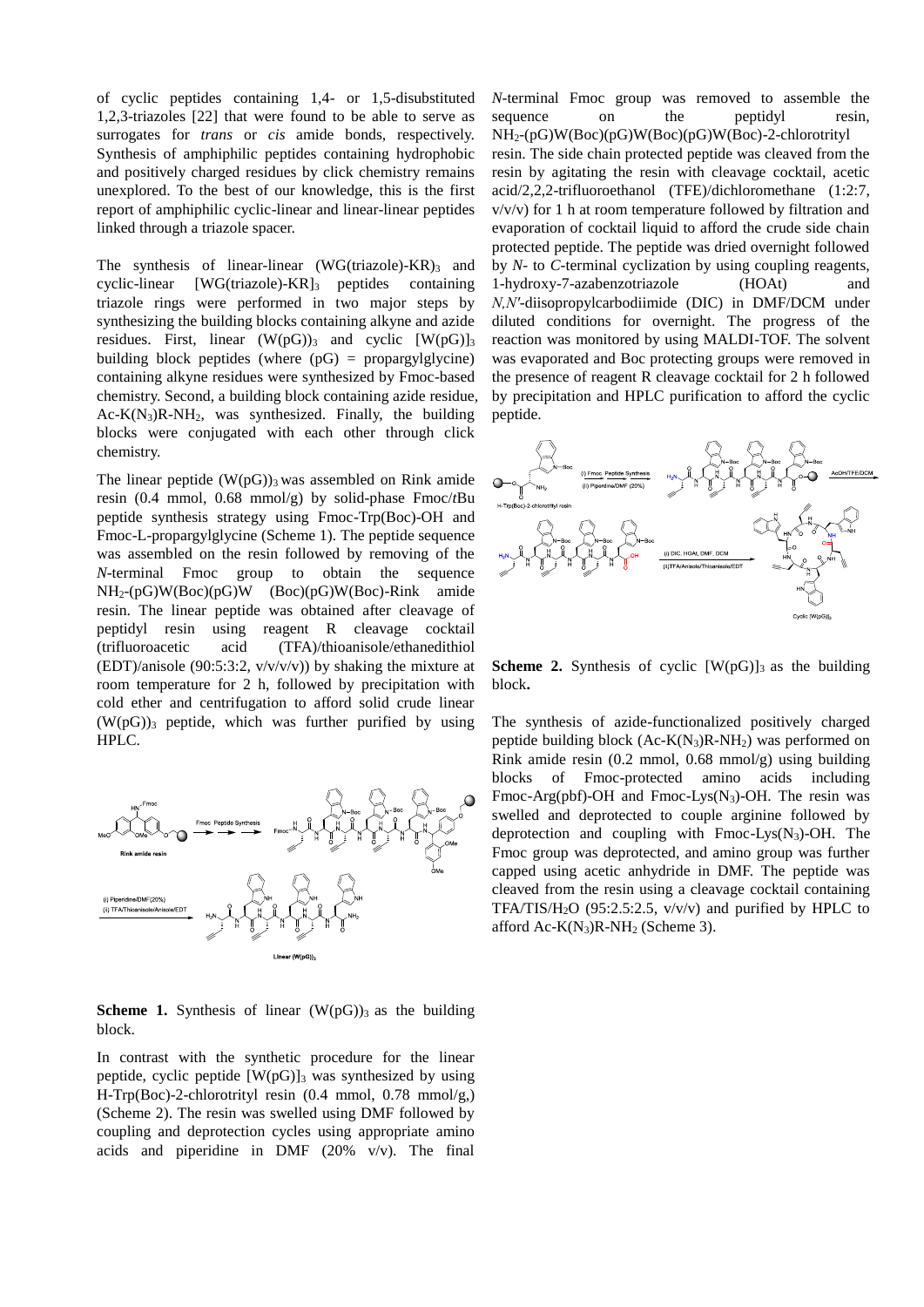

**Scheme 3.** Synthesis of positively charged peptide containing azide as the building block.

Finally, the linear-linear and cyclic-linear amphiphilic triazolyl peptides were synthesized by click reaction between the linear or cyclic peptides containing alkyne,  $(W(pG))_3$  and  $[W(pG)]_3$ , and azide-functionalized linear peptide  $Ac-K(N_3)R-NH_2$  in solution phase using CuSO<sup>4</sup> .5H2O, Cu powder, sodium ascorbate, and *N*,*N*-diisopropylethylamine (DIPEA) in methanol:water for 24-48 h (Scheme 4). The azide peptide  $Ac-K(N_3)R-NH_2$  was used in excess (more than 3 equiv) to conjugate with the three alkyne functional groups in the linear or cyclic peptides at room temperature and afford the linear-linear  $(WG(triazole-KR-NH<sub>2</sub>))$ <sub>3</sub> and cyclic-linear [WG(triazole-KR-NH<sub>2</sub>)]<sub>3</sub> in 33-35% yield. The formation of the conjugated 1,4 product was confirmed by MALDI-TOF mass spectroscopy.



**Scheme 4.** Synthesis of linear-linear (WG(triazole-KR-NH<sub>2</sub>))<sub>3</sub> and cyclic-linear [WG(triazole-KR-NH<sub>2</sub>)]<sub>3</sub>.

The structure of optimized conformation of cyclic-linear  $[WG(triazole-KR-NH<sub>2</sub>)]<sub>3</sub>$  monomer was evaluated for charge distribution. The modeling exhibited positively charged arginine extending out of the cyclic peptide (Figure 1).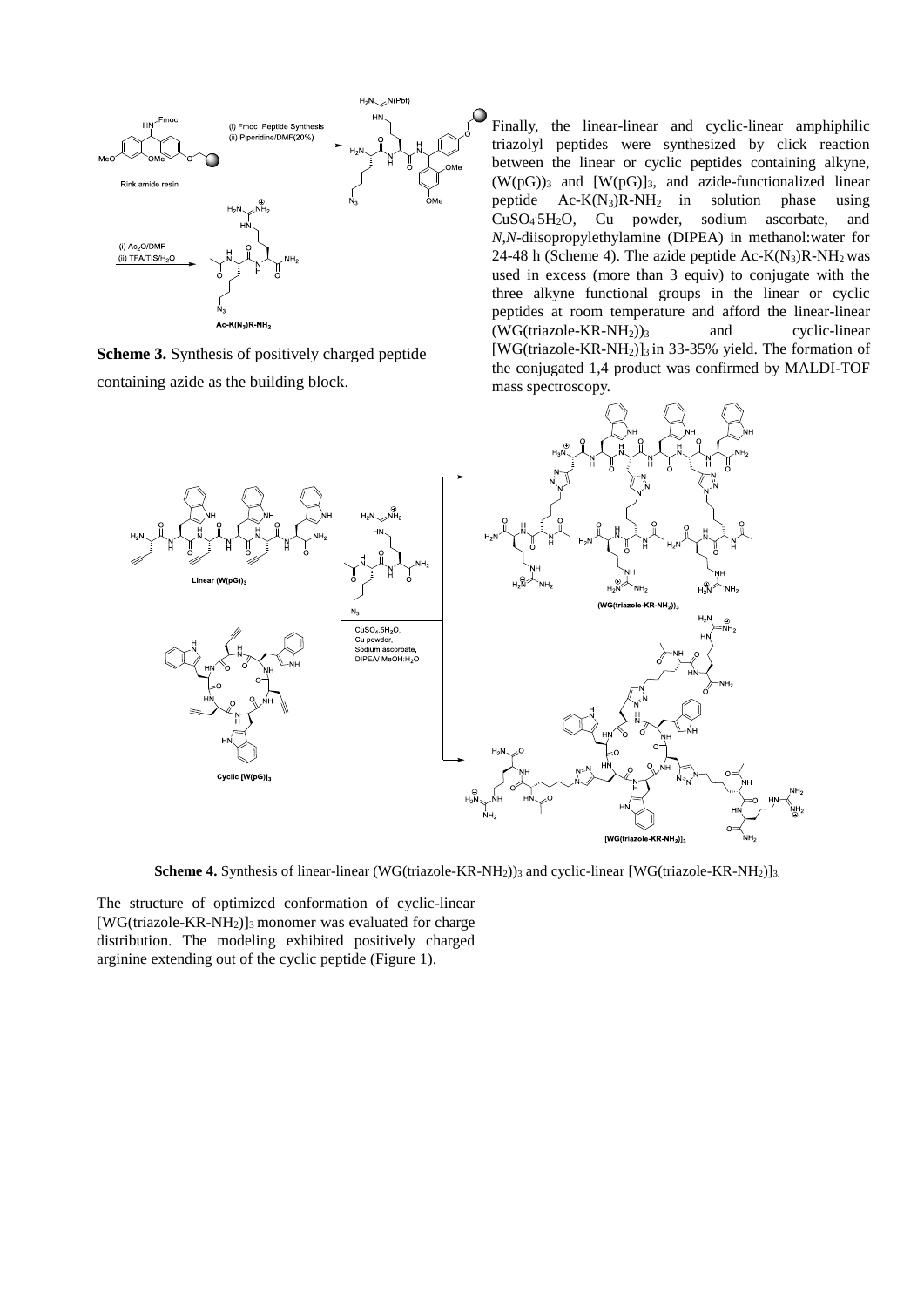

**Figure 1.** Molecular electrostatic potential surface of  $[WG(triazole-KR-NH<sub>2</sub>)]<sub>3</sub>$ .

The secondary structure of peptides is one of the responsible elements in the self-assembly pattern. Circular dichroism (CD) was employed to obtain insights about the secondary structure of both peptides. The secondary structures of the majority of peptides are divided into three major classic forms namely *β*-sheet, *α*-helix, and random coil. The β-sheet structures get stabilized through available hydrogen bonding between oligopeptide strands. However, intra-chain hydrogen bonds help the *α*-helix to form a stable coiled structure. The CD results showed that both peptides have a relatively similar structure. CD spectra of the cyclic-linear peptide (1 mM) solution in water at room temperature showed two minima peaks at 226 nm and 199 nm. The linear peptide exhibited a similar CD pattern to the cyclic one with two minima peaks at 226 nm and 202 nm (Figure 2). However, a blue shift was found for the cyclic peptide compared to the linear one from 202 to 199 nm, suggesting that the secondary structure of the cyclic peptide is slightly different from the linear one. A distinct α-helix structure shows two minima peaks at 222 and 208 nm. Thus, the structures of these peptides did not follow a typical  $\alpha$ -helical structure.



| <b>Figure</b>                                    |  | CD. | spectra | οf | linear-linear |
|--------------------------------------------------|--|-----|---------|----|---------------|
| $(WG(triazole-KR-NH2))3$                         |  |     | and     |    | cyclic-linear |
| [WG(triazole-KR-NH <sub>2</sub> )] <sub>3.</sub> |  |     |         |    |               |

Furthermore, the size and morphologies of peptide nanoparticles were monitored by using transmission electron microscopy (TEM). As it is shown in Figure 3, the cyclic-linear [WG(triazole-KR-NH<sub>2</sub>)]<sub>3</sub> formed spherical nanostructures in the size range of 50-80 nm. However, the linear-linear (WG(triazole-KR-NH<sub>2</sub>))<sub>3</sub> exhibited an entirely different morphologies and size compared to that of the cyclic-linear one. The linear peptide showed nanosized network with the small particles as small as 5-10 nm. Small sized particles showed aggregation by forming larger particles in the size range 50-100 nm (Figure 4). Although linear-linear and cyclic-linear peptides share the equal number of similar amino acids, they form different types of particles presumably because of the difference in the orientation of positively charged guanidine groups in arginine and hydrophobic tryptophan residues.



**Figure 3.** TEM images of cyclic-linear  $[WG(triazole-KR-NH<sub>2</sub>)]<sub>3</sub>$ .



**Figure 4.** TEM images of linear-linear

 $(WG(triazole-KR-NH<sub>2</sub>))<sub>3</sub>$ .

#### **CONCLUSION**

In conclusion, a new class of amphiphilic triazolyl peptides containing arginine and tryptophan, linear-linear  $(WG(triazole-KR-NH<sub>2</sub>))<sub>3</sub>$  and cyclic-linear  $[WG(triazole-KR-NH<sub>2</sub>)]<sub>3</sub>$ , was synthesized by using click chemistry. CD spectroscopy exhibited that the secondary structures of both peptides have a similar pattern. Cyclic-linear  $[WG(triazole-KR-NH_2)]_3$  and linear-linear  $(WG(triazole-KR-NH<sub>2</sub>))<sub>3</sub>$  showed nano-sized structures in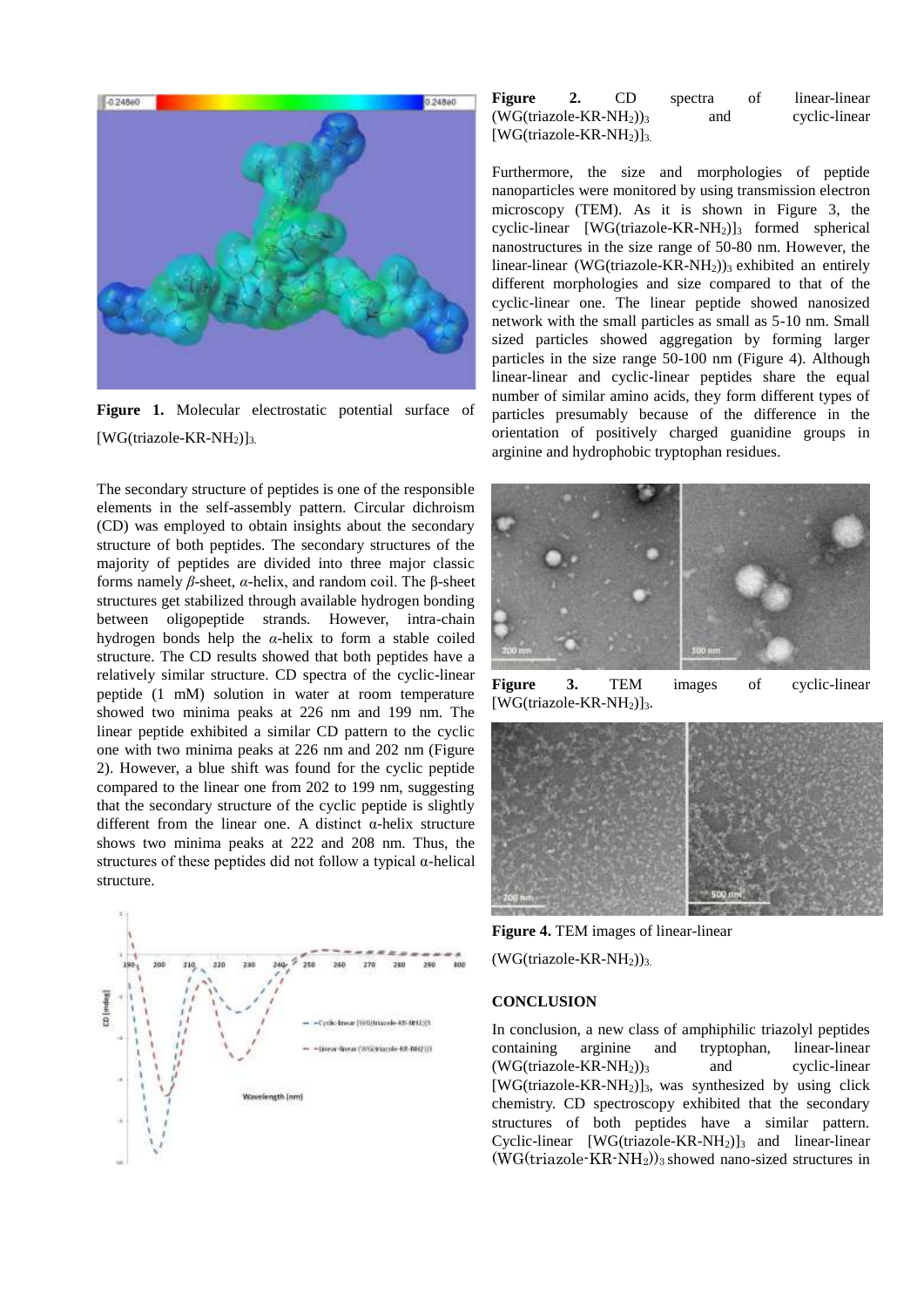a range size of 50-100 nm.

#### **ACKNOWLEDGMENTS**

We thank National Center for Research Resources, NIH, and Grant Number 1 P20 RR16457 for sponsoring the core facility.

#### **References**

- [1] Zhang, S. Fabrication of novel biomaterials through molecular self-assembly. *Nat. Biotechnol*., **2003**, *21*, 1171-1178.
- [2] Krishna, R.; Mayer, D. Multidrug resistance (MDR) in cancer. Mechanisms, reversal using modulators of MDR and the role of MDR modulators in influencing the pharmacokinetics of anticancer drugs. *Eur. J. Pharm. Sci*., **2000**, *11*, 265-283.
- [3] Whitesides, G.M.; Mathias, J.P.; Set, C.T. Molecular self-assembly and nanochemistry: A chemical strategy for the synthesis of nanostructures. *Science*, **1991**, *254*, 1312-1319.
- [4] Bryson, J.W.; Betz, S.F.; Lu, H.S.; Suich, D.J.; Zhou, H.X.; O'Neil, K.T.; DeGrado, W. F. Protein design: A hierarchic approach. *Science*, **1995**, 270, 935-941.
- [5] Dill, K.A. Dominant forces in protein folding. *Biochemistry*, **1990**, *29*, 7133-7155.
- [6] Brooks, C.L. Protein and peptide folding explored with molecular simulations. *Acc. Chem. Res*., **2002**, *35*, 447-454.
- [7] Mandal, D.; Tiwari, R.; Shirazi, A.N.; Oh, D.; Ye, G.; Banerjee, A.; Yadav, A.; Parang, K. Self-assembled surfactant cyclic peptide nanostructures as stabilizing agents. *Soft Mater*., **2013**, *9*, 9465-9475.
- [8] Mandal, D.; Nasrolahi Shirazi, A.; Parang, K. Cell-penetrating homochiral cyclic peptides as nuclear-targeting molecular transporters. *Angew. Chem., Int. Ed*., **2011**, *50*, 9633-9637.
- [9] Shirazi, A.N.; Tiwari, R.K.; Chhikara, B.S.; Mandal, D.; Parang, K. Design and biological evaluation of

cell-penetrating peptide-doxorubicin conjugates as prodrugs. *Mol. Pharm.*, **2013**, *10*, 488-499.

- [10] Shirazi, A.N.; Mandal, D.; Tiwari, R.K.; Guo, L.; Lu, W.; Parang, K. Cyclic peptide-capped gold nanoparticles as drug delivery systems. *Mol. Pharm*., **2013**, *10*, 500-511.
- [11] Mandal, D.; Shirazi, A.N.; Parang, K. Self-assembly of peptides to nanostructures. *Org. Biomol. Chem*., **2014**, *12*, 3544-61.
- [12] Vlieghe, P.; Lisowski, V.; Martinez, J.; Khrestchatisky, M. Synthetic therapeutic peptides: science and market Drug. *Discov. Today.*, **2010**, *15*, 40-56.
- [13] Yeh, J.; Du, S.; Tordajada, A.; Paulo, J.; Zhang, S. Peptergents: Peptide detergents that improve stability and functionality of a membrane protein, glycerol-3-phosphate dehydrogenase. *Biochemistry*, **2005**, *44*, 16912-16919.
- [14] Katsara, M.; Selios, T.T.; Deraos, S.; Deraos, G.; Matsoukas, M.T.; Lazoura, E.; Matsoukas, J.; Apostolopoulos, V*.* Round and round we go: Cyclic peptides in disease. *Curr. Med. Chem*., **2006**, *13*, 2221-2232.
- [15] Lehn, J.M. Toward complex matter: Supramolecular chemistry and self-organization. *Proc. Natl. Acad. Sci. USA*, **2002**, *99*, 4763-4768.
- [16] Bellomo, E.G.; Wyrsta, M.D.; Pakstis, L.; Pochan, D.J.; Deming, T.J. Stimuli-responsive polypeptide vesicles by conformation-specific assembly. *Nat. Mater.*, **<sup>2004</sup>**, *3*, 244-248.
- [17] Shirazi, A.N.; Oh, D.; Tiwari, R.K.; Sullivan, B, Gupta, A.; Bothun, G.D.; Parang, K. Peptide amphiphile containing arginine and fatty acyl chains as molecular transporters. *Mol. Pharm.*, **2013**, *10*, 4717−4727.
- [18] Kogan, M.J.; Olmedo, I.; Hosta, L.; Guerrero, A.R.; Cruz, L.J.; Albericio, F. Peptides and metallic nanoparticles for biomedical applications.